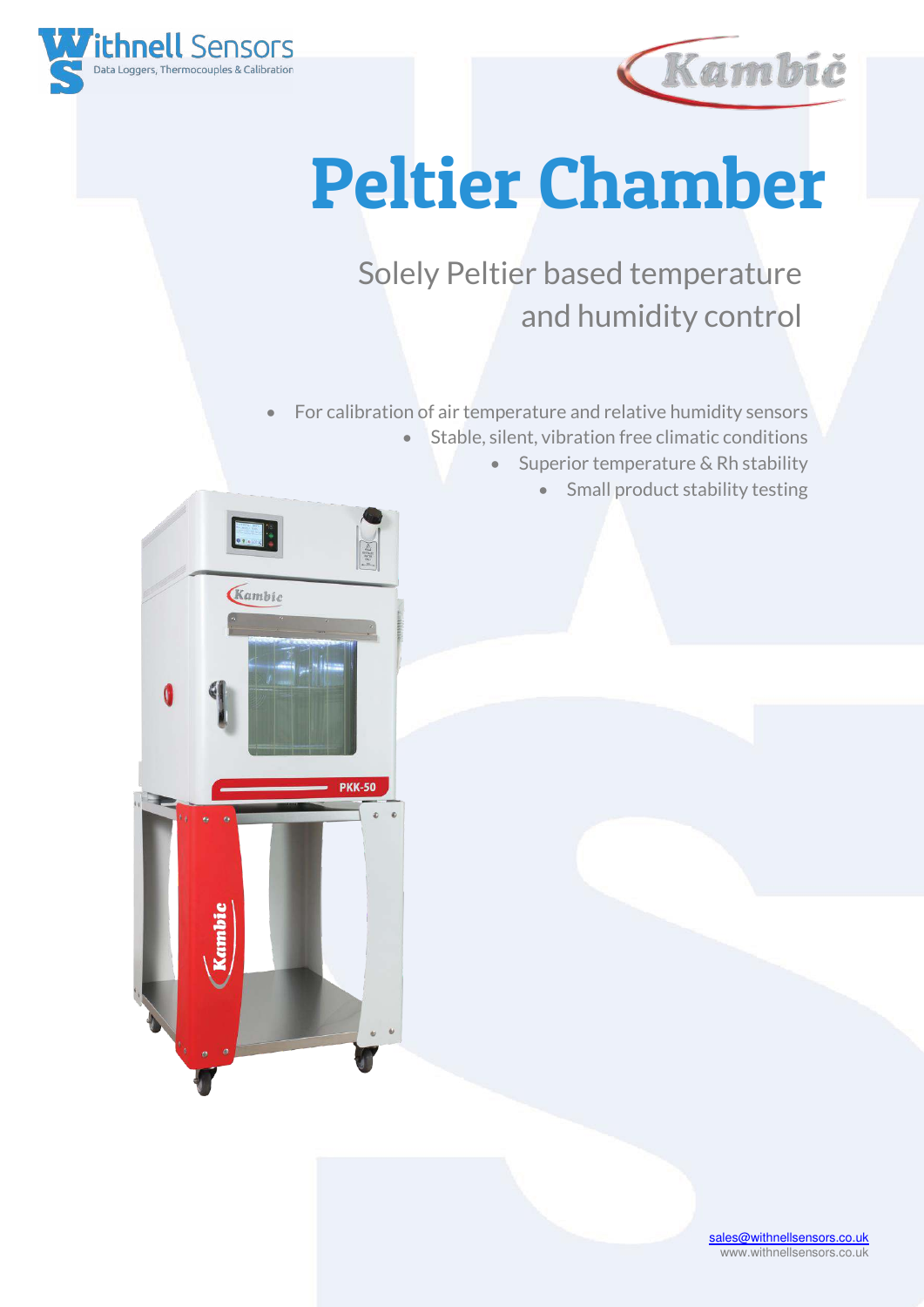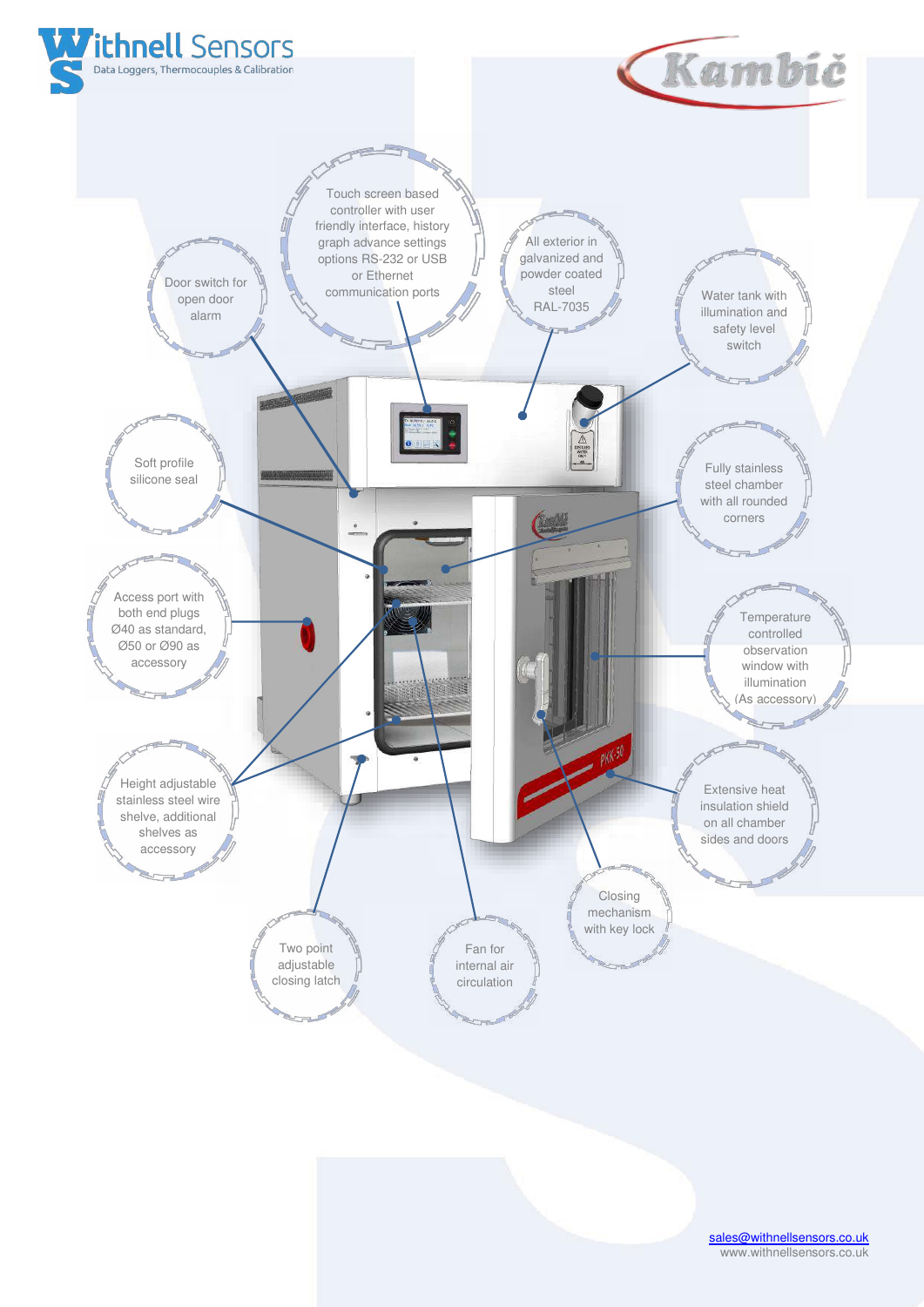

**Chamber temperature & Rh stability at 35°C and 16% Rh:** 



[sales@withnellsensors.co.uk](mailto:sales@withnellsensors.co.uk) www.withnellsensors.co.uk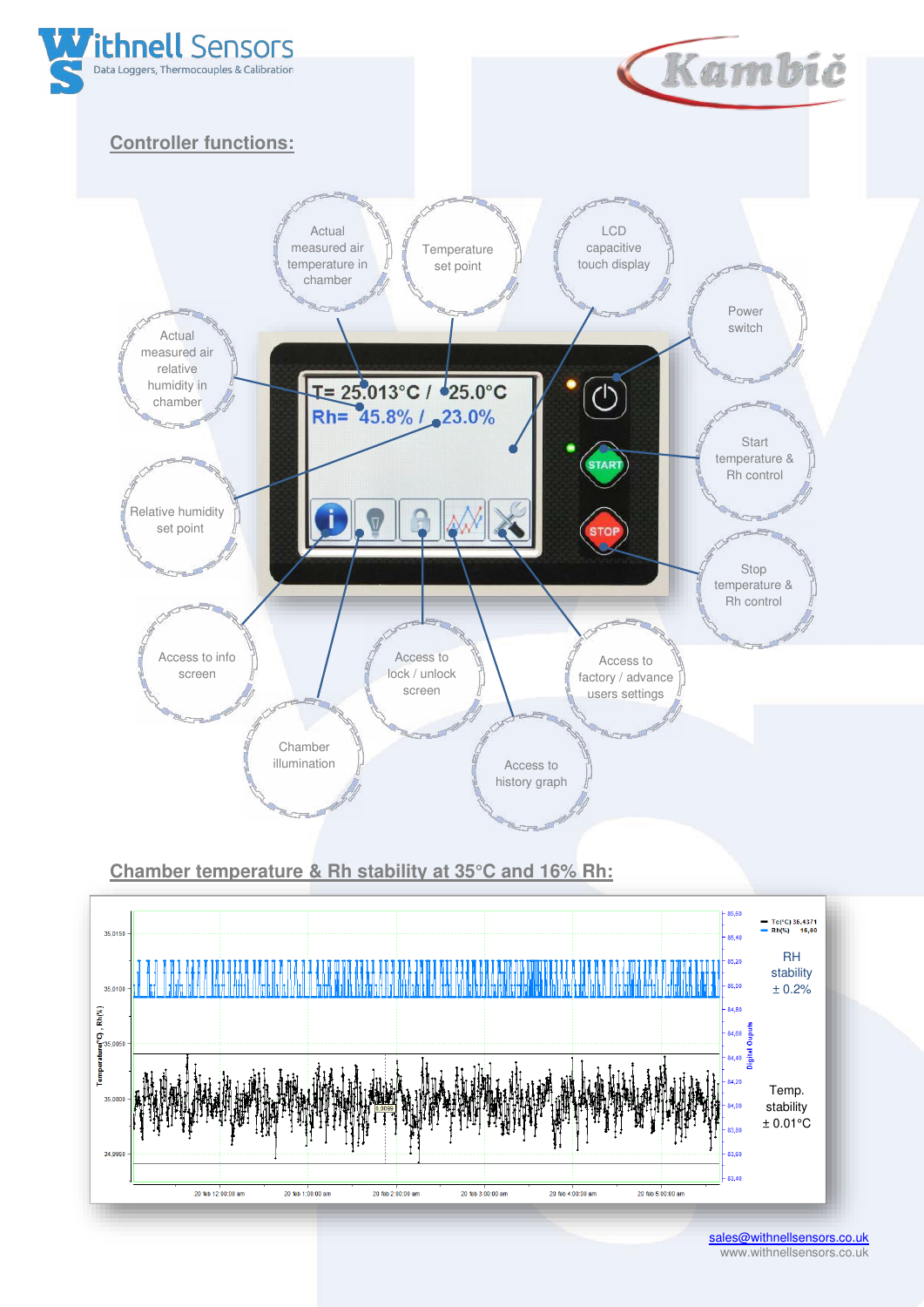



## **Technical data:**

|                                                | <b>PKK-50</b>                                                                                                        | <b>PKK-125</b>                                                                                                       |
|------------------------------------------------|----------------------------------------------------------------------------------------------------------------------|----------------------------------------------------------------------------------------------------------------------|
|                                                | $\Box$<br><b>Grmbs</b>                                                                                               | ▭                                                                                                                    |
| <b>External dimensions</b><br>(WxHxD) in mm    | 570 x 800 x 660                                                                                                      | 500 x 500 x 500                                                                                                      |
| Internal dimensions<br>(WxHxD) in mm           | 400 x 400 x 360                                                                                                      | 670 x 1135 x 755                                                                                                     |
| Volume (L                                      | 57                                                                                                                   | 125                                                                                                                  |
| Temperature range (°C)                         | $+8+55$                                                                                                              | $+10+50^{\circ}C$                                                                                                    |
| Temperature display resolution<br>$(^\circ C)$ | 0.001                                                                                                                | 0.001                                                                                                                |
| Temperature set resolution (°C)                | 0.1                                                                                                                  | 0.1                                                                                                                  |
| Temperature stability (°C)                     | ±0.06 @ 15 °C, 75%Rh<br>±0.04 @ 20 °C, 60%Rh<br>±0.03 @ 30 °C, 65%Rh<br>±0.06 @ 50 °C, 75%Rh<br>±0.12 @ 50 °C, 15%Rh | ±0.08 @ 15 °C, 75%Rh<br>±0.05 @ 20 °C, 60%Rh<br>±0.05 @ 30 °C, 65%Rh<br>±0.10 @ 50 °C, 75%Rh<br>±0.10 @ 50 °C, 15%Rh |
| Temperature uniformity (°C)                    | ±0.25 @ 15 °C, 75%Rh<br>±0.25 @ 20 °C, 60%Rh<br>±0.48 @ 30 °C, 65%Rh<br>±0.58 @ 50 °C, 75%Rh<br>±1.30 @ 50 °C, 15%Rh | ±0.30 @ 15 °C, 75%Rh<br>±0.25 @ 20 °C, 60%Rh<br>±0.50 @ 30 °C, 65%Rh<br>±0.60 @ 50 °C, 75%Rh<br>±1.30 @ 50 °C, 15%Rh |
| Relative humidity range (%)                    | 1098                                                                                                                 | 1098                                                                                                                 |
| Relative humidity display<br>resolution (%)    | 0.1                                                                                                                  | 0.1                                                                                                                  |
| Relative humidity set resolution<br>$(\% )$    | 0.1                                                                                                                  | 0.1                                                                                                                  |
| Relative humidity stability (%)                | ±0.3 @ 15 °C, 75%Rh<br>±0.3 @ 20 °C, 60%Rh<br>±0.3 @ 30 °C, 65%Rh<br>±0.3 @ 50 °C, 75%Rh<br>±0.3 @ 50 °C, 15%Rh      | ±0.3 @ 15 °C, 75%Rh<br>±0.3 @ 20 °C, 60%Rh<br>±0.3 @ 30 °C, 65%Rh<br>±0.3 @ 50 °C, 75%Rh<br>±0.3 @ 50 °C, 15%Rh      |
| Temperature control                            | PID                                                                                                                  | PID                                                                                                                  |
| Relative humidity control                      | Dew point humidity control /<br>dry air purge for extended                                                           | Dew point humidity control /<br>dry air purge for extended                                                           |
| Power supply                                   | 230 V 50/60 Hz                                                                                                       | 230 V 50/60 Hz                                                                                                       |
| Wattage (W)                                    | 500                                                                                                                  | 500                                                                                                                  |
| Interface                                      | <b>RS 232</b><br>USB or Ethernet (accessory)                                                                         | <b>RS 232</b><br>USB or Ethernet (accessory)                                                                         |
| Shelve                                         | 1.<br>(max 4)                                                                                                        | 1 (max $6$ )                                                                                                         |
| Shelve capacity (kg)                           | 15                                                                                                                   | 20                                                                                                                   |
| Max capacity (kg)                              | 30                                                                                                                   | 50                                                                                                                   |
| Access port (mm)                               | Ø 40 standard,<br>$\varnothing$ 50, $\varnothing$ 90 (accessory)                                                     | Ø 40 standard,<br>$\varnothing$ 50, $\varnothing$ 90 (accessory)                                                     |
| Noise (dBA) @ 1 m distance                     | $50$                                                                                                                 | < 50                                                                                                                 |
| Weight (kg)                                    | 36                                                                                                                   | 75                                                                                                                   |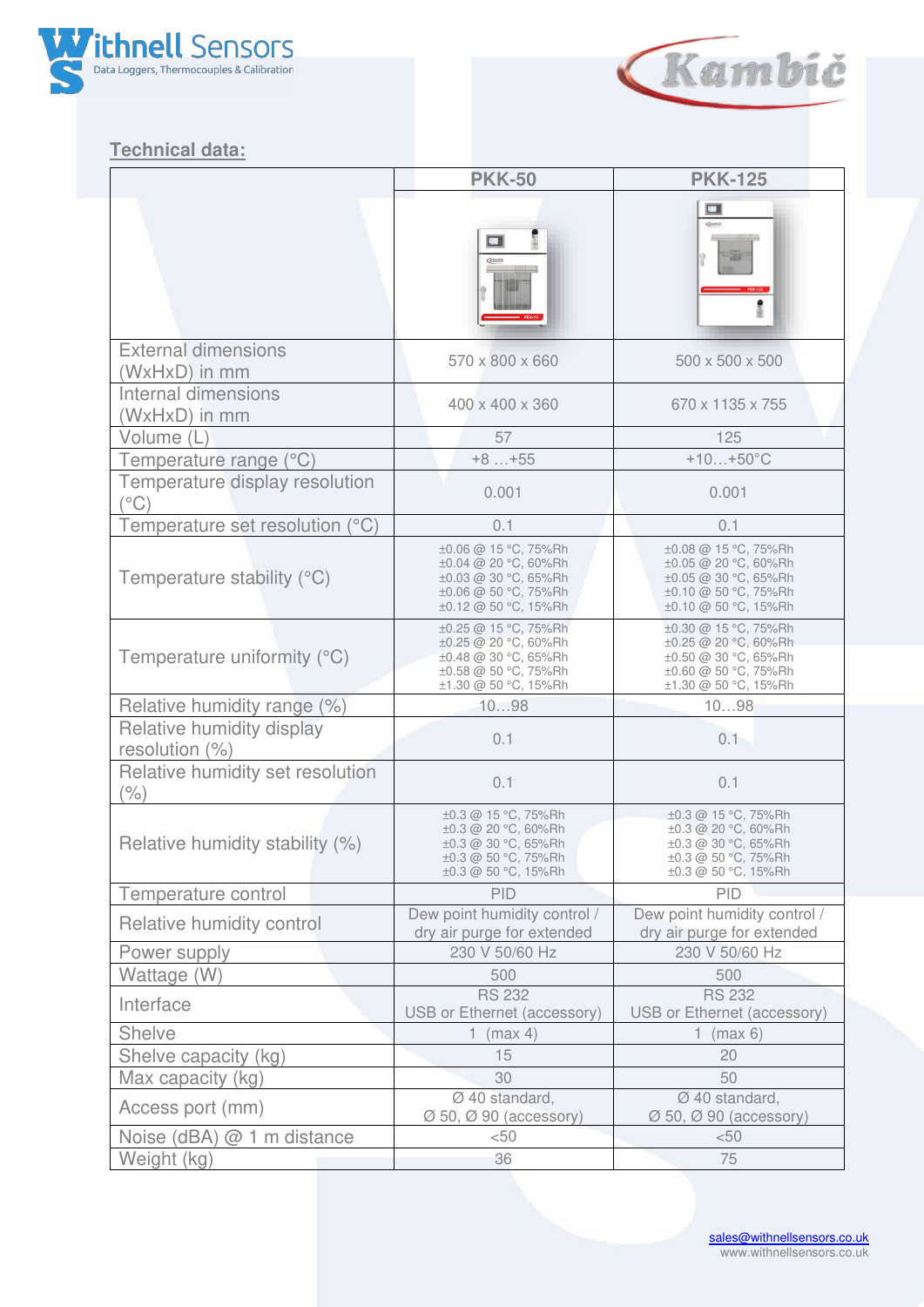



## **Ordering information and accessories:**

| <b>Description</b>                                     | Part no. |
|--------------------------------------------------------|----------|
| Ultra stable temp. chamber PKK-50                      | 2552     |
| Ultra stable temp. chamber PKK-125                     | 2607     |
| <b>USB</b> interface                                   | 1466     |
| Ethernet interface                                     | 1716     |
| Shelve PKK-50                                          | 2553     |
| Shelve PKK-125                                         | 2608     |
| Access Port w. Plug Ø 40 mm right                      | 2629     |
| Access Port w. Plug Ø 50 mm right                      | 608      |
| Access Port w. Plug Ø 90 mm right                      | 1731     |
| Observation window with illumination                   | 252      |
| RedEye PKK Tool (Software Monitoring & History)        | 1663     |
| Password protection                                    | 1718     |
| <b>Evaluation report</b>                               | 1719     |
| Trolley for PKK-50                                     | 2609     |
| Trolley for PKK-125                                    | 2610     |
| Extended Rh range via dry air purge (only for PKK-125) | 1758     |



[sales@withnellsensors.co.uk](mailto:sales@withnellsensors.co.uk) www.withnellsensors.co.uk